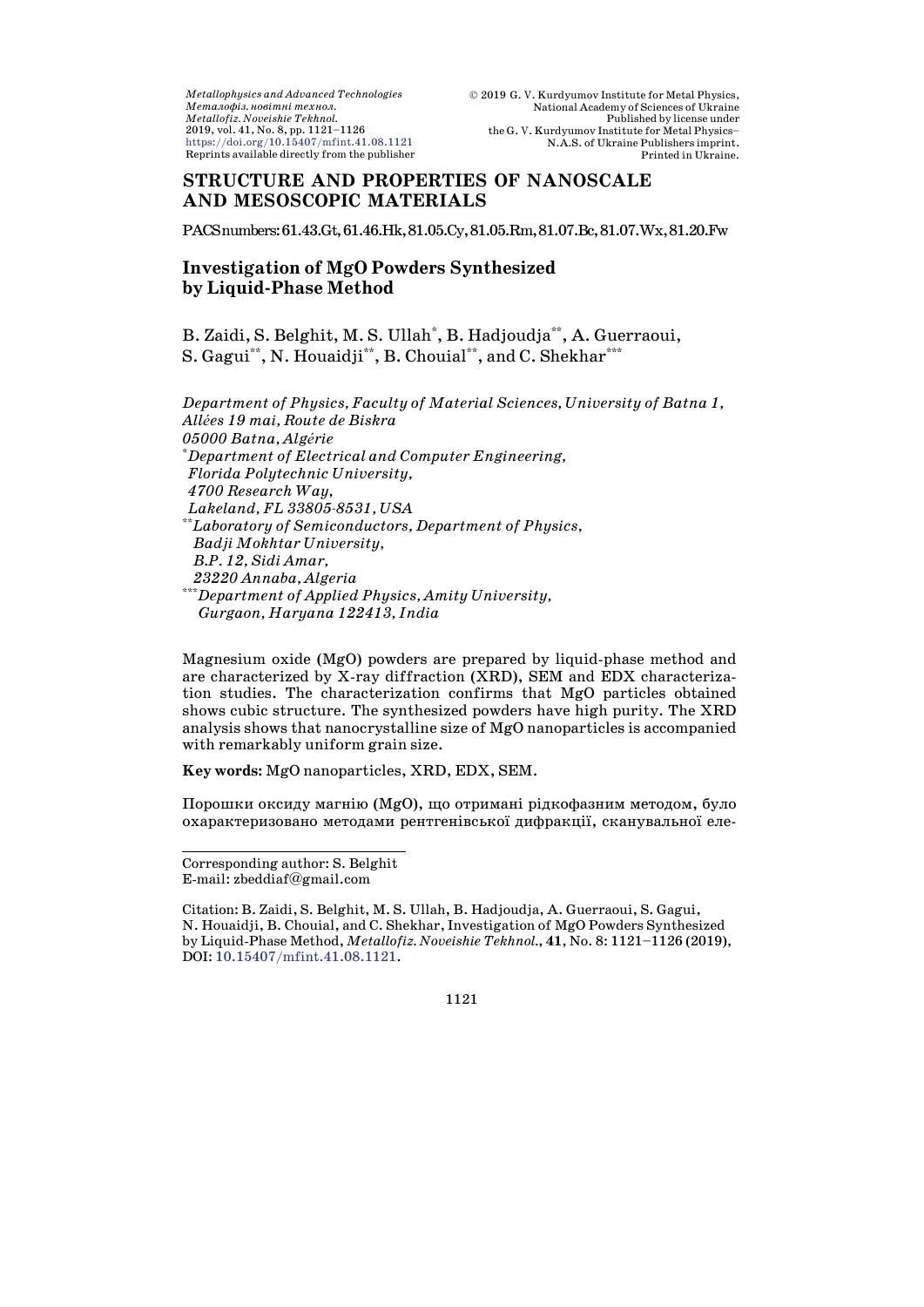ктронної мікроскопії (SEM) та енергодисперсійної рентгенівської спектроскопії (EDX). Дослідження підтвердили, що отримані частинки MgO мають кубічну структуру. Синтезовані порошки мають високу чистоту. Рентгеноструктурний аналіз показав, що нанокристалічний розмір наночастинок MgO супроводжується надзвичайно близькими розмірами зерен.

**Ключові слова:** наночастинки MgO, рентгеноструктурний аналіз, EDX, SEM.

Порошки оксида магния (MgO), полученные жидкофазным методом, были охарактеризованы методами рентгеновской дифракции, сканирующей электронной микроскопии (SEM) и энергодисперсионной рентгеновской спектроскопии (EDX). Исследования подтвердили, что полученные частицы MgO имеют кубическую структуру. Синтезированные порошки имеют высокую чистоту. Рентгеноструктурный анализ показал, что нанокристаллический размер наночастиц MgO сопровождается необыкновенно близкими размерами зёрен.

**Ключевые слова:** наночастицы MgO, рентгеноструктурный анализ, EDX, SEM.

*(Received December 2, 2018; in final version, April 17, 2019)*

### **1. INTRODUCTION**

Metals have a tendency to oxidized and form a large diversity of oxide compounds. Among the metal oxides, MgO is attractive for both fundamental and applicable research areas [1, 2]. The MgO has been in central theme of research as it offers applications in microelectronic circuits, sensors, piezoelectric devices, fuel cells, and semiconductor products [3–5]. The MgO has good additive properties in heavy fuel oil because of high oil dispersion ability and large specific surface area and also bactericidal performance in the aqueous environments due to the formation of super oxide [6, 7]. There are various techniques which are used to synthesize the MgO nanostructures by using methods such as precipitation [8], solvothermal [9], chemical vapour deposition [10], electrochemical [11], sonochemical [12], microwave [13], pulse laser deposition [14], laser ablation [15], sol-gel method [16] and carbothermic reduction [17].

In this work, magnesium oxide nanocrystalline particles were synthesized by liquid-phase method. The samples were prepared by liquidphase method as it has many advantages over other methods of nanocrystalline material preparation [18]. The synthesized samples were subjected to characterizations such as powder X-ray diffraction analysis, SEM and EDX studies.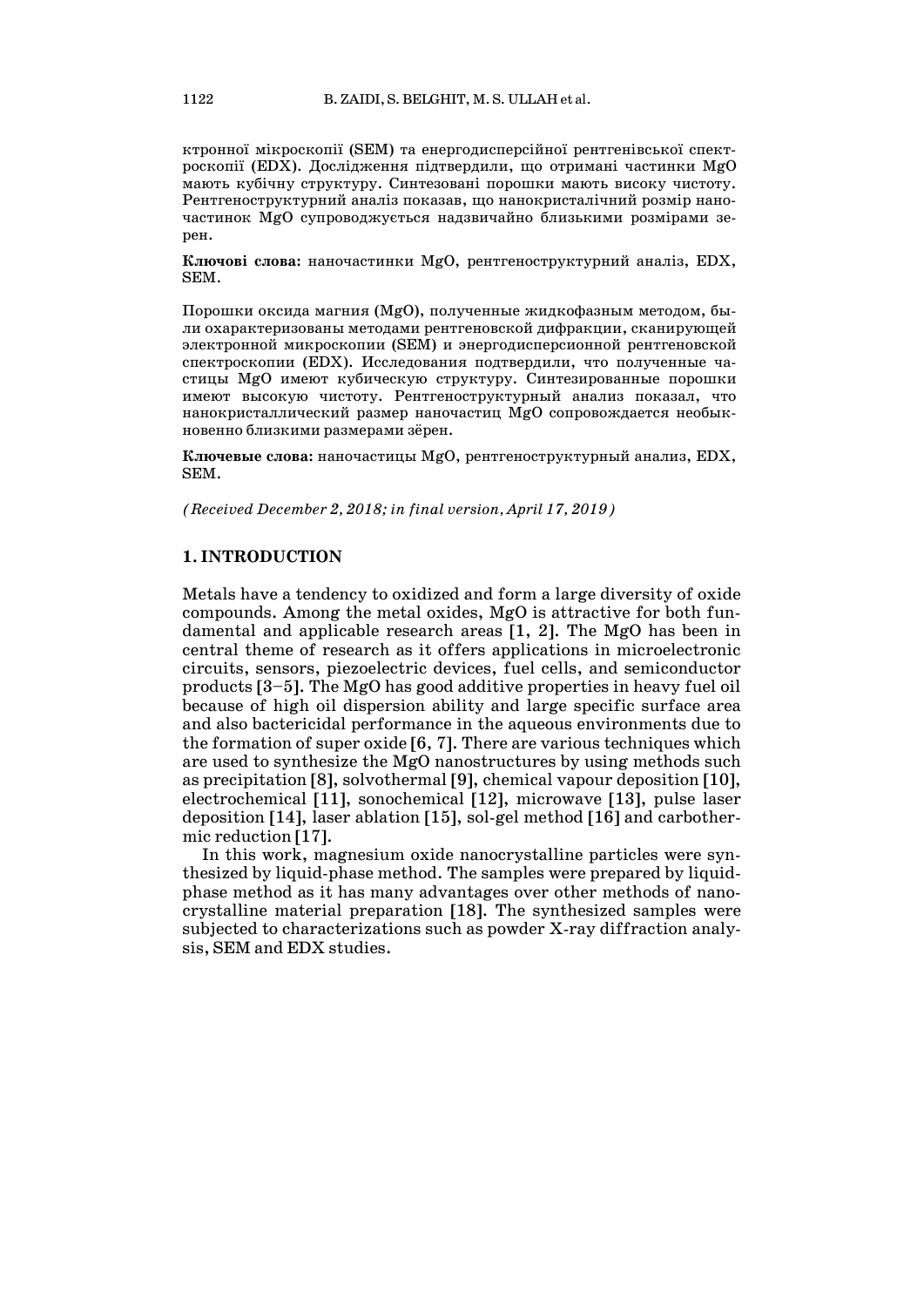Magnesium chloride hexahydrate (MgCl<sub>2</sub>⋅6H<sub>2</sub>O) and sodium hydroxide (NaOH) of AR grade of high purity dissolved in ethanol. After mixing with a magnetic stirrer for 1 h at room temperature, the solution was kept on table at rest for 4 h so that, the precipitation is formed at the bottom of beaker. This precipitation was filtered and washed several times. The final product is dried for 6 h at 40°C. The magnesium oxide powder is collected and calcinated at 300°C for 2 h. The structural analysis of MgO powder were carried out by X-ray diffraction (XRD) with  $M \circ K_\alpha$  ( $\lambda = 0.70932$  Å) radiation. Morphological characterization of the sample was performed using scanning electron microscope (SEM). It is equipped with energy dispersive X-ray (EDX) facility for high resolution chemical analysis.

#### **3. RESULTS AND DISCUSSION**

Figure 1 shows the XRD spectrum of MgO powder synthesized at temperature 300°C. From the peak width it can be inferred that the powder is nanocrystalline. The X-ray diffraction pattern were indexed and the main diffraction peaks were assigned to (111), (200) and (220) crystal planes (JCPDS Card No. 87-0653) [19]. The lattice parameter of f.c.c. MgO is  $a = 4.217 \text{ Å}$ . There are some peaks matching with the Mg(OH)<sub>2</sub> as marked with asterisk (\*). The crystal structure of magnesium hydroxide is trigonal with lattice parameters as  $a = 3.13 \text{ Å}$ ,  $c = 4.75 \text{ Å}$ .



**Fig. 1.** X-ray diffraction pattern of the synthesized MgO; the Mg(OH)<sub>2</sub> peaks are marked by asterisk (\*).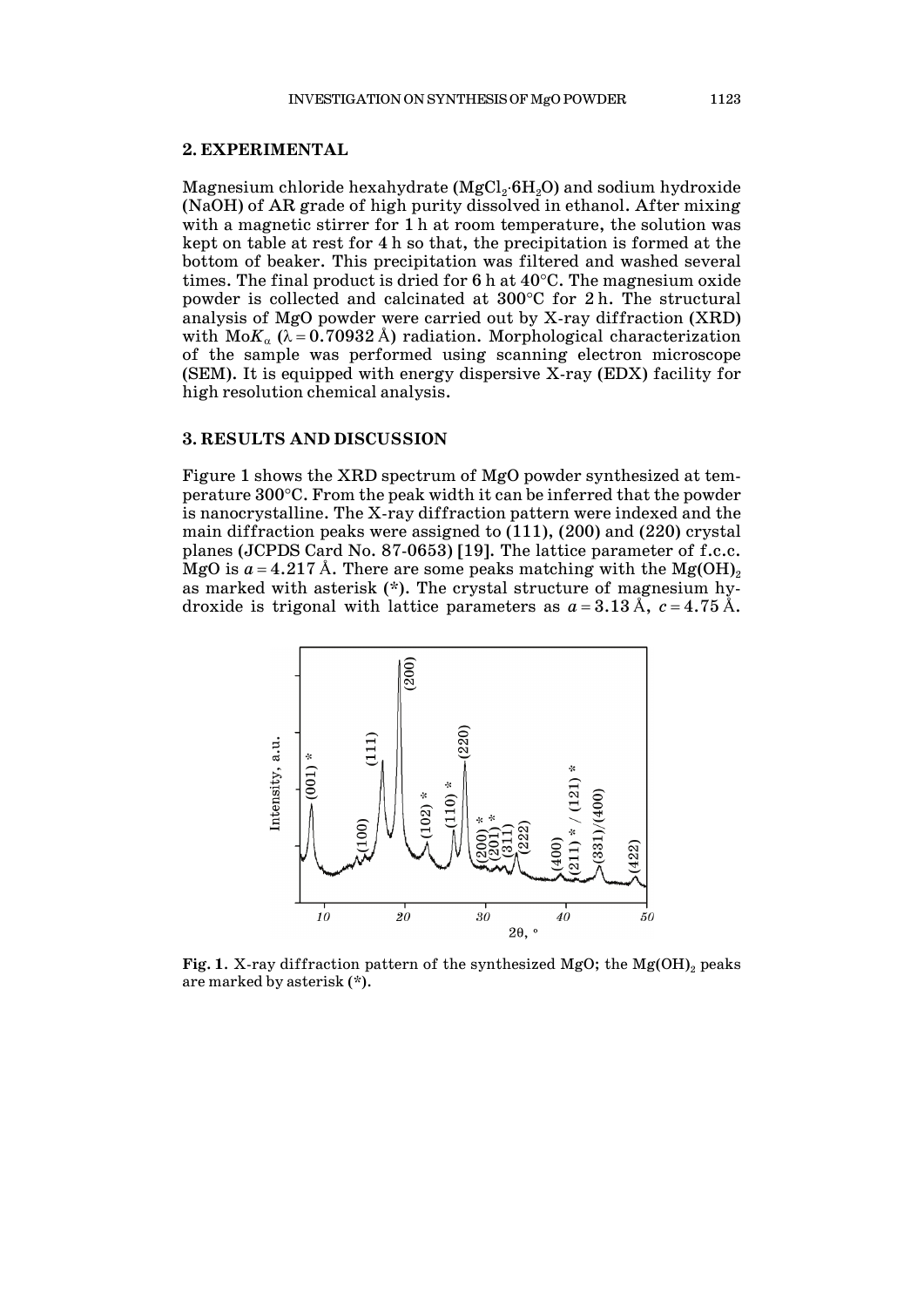

**Fig. 2**. SEM image of MgO powder.

The grain size calculated by using Scherrer formula and selecting all the 7 main peaks attributed to MgO in Fig. 1 is  $(4.4 \pm 1)$  nm.

SEM was used for the morphological study of MgO nanoparticles. The SEM images of MgO nanoparticles are presented in the Fig. 2. It is observed that the MgO nanoparticles formed were highly agglomerated and porous in nature with uniform size distribution.

In Figure 3 we have reported a typical EDX spectra recorded in MgO powder. As can be seen, powder is composed with O and Mg. In addition to these, signals from Au element, which presumably could have ap-



**Fig. 3**. EDX spectrum of MgO powder.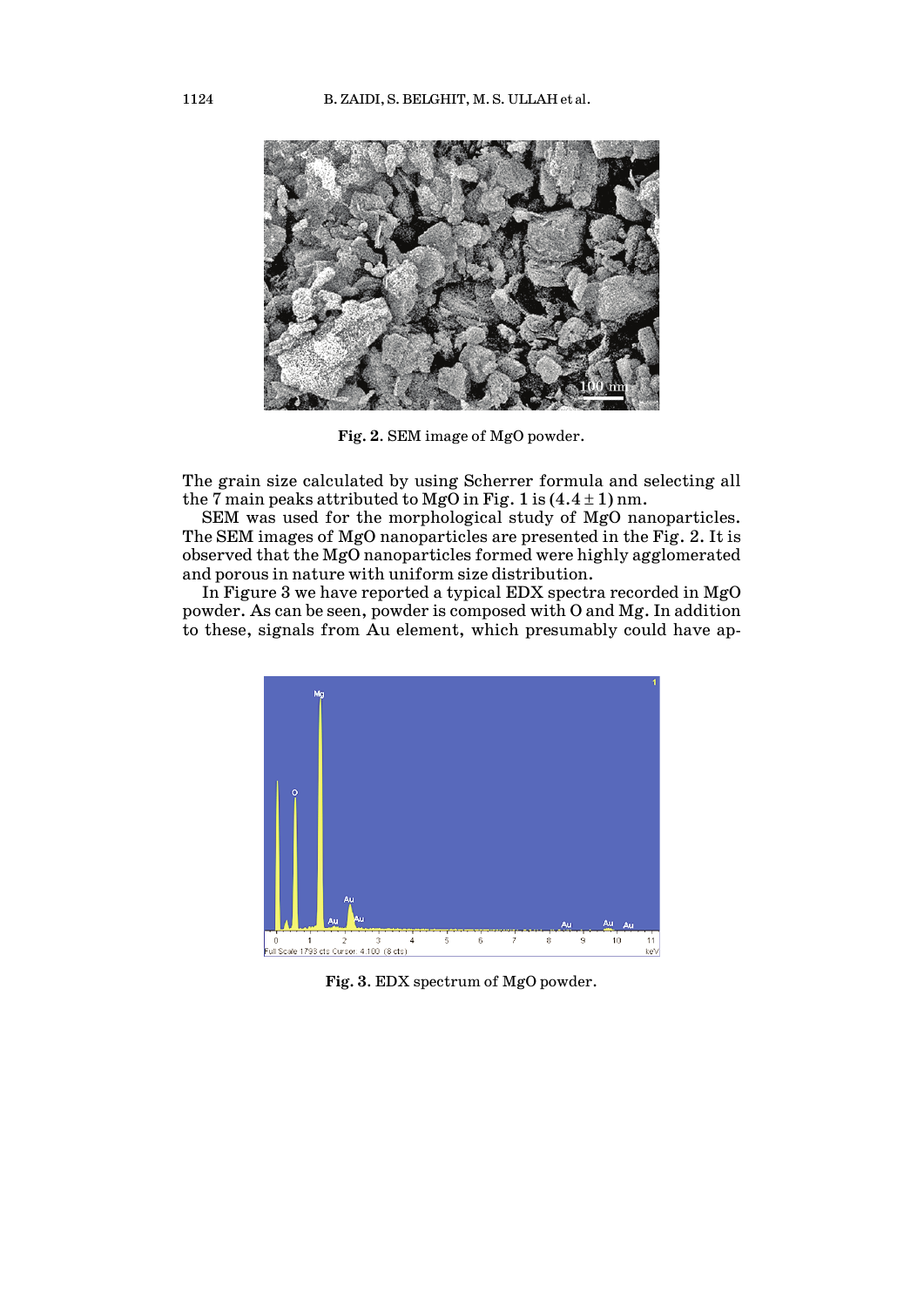peared from the sample holder. Gold very thin over samples with a thickness of 3 nm have been deposited by DC magnetron sputtering.

### **4. CONCLUSION**

Magnesium oxide (MgO) nanoparticles are synthesized by liquid-phase method. The synthesized samples were characterized by various analytical techniques. The powder X-ray diffraction result shows that the nanoparticles are in crystalline form with cubic structure have been formed with an average particle size in the range (3.42–5.36 nm). The SEM reveals that powder is porous and large agglomerates of fine particles of uniform diameter. The EDX spectra analysis confirmed the signal characteristic of magnesium and oxygen.

#### **REFERENCES**

- 1. D. C. Reynolds, D. C. Look, and B. Jogai, *Solid State [Commun.](https://doi.org/10.1016/0038-1098(96)00340-7)*, **99**: 873 (1996).
- 2. Yu. V. Naidich, I. I. Gab, T. V. Stetsyuk, B. D. Kostyuk, and D. B. Shakhnin, *[Metallofiz.](https://doi.org/10.15407/mfint.40.10.1359) Noveishie Tekhnol.*, **40**, No. 10: 1359 (2018).
- 3. G. W. Wagner, P. W. Bartram, O. Koper, and K. J. Klabunde, *J. Phys. [Chem.](https://doi.org/10.1021/jp984689u) B*, **103**: 3225 [\(1999\).](https://doi.org/10.1021/jp984689u)
- 4. G. W. Wagner, L. R. Procell, R. J. O'Connor, S. Munavalli, C. L. Carnes, P. N. Kapoor, and K. J. Klabunde, *J. Am. Chem. Soc.*, **123**: 1636 [\(2001\).](https://doi.org/10.1021/ja003518b)
- 5. Y. Oh, S. Lim, S. D. Ahn, S. S. Lee, K. Cho, J. B. Koo, R. Choi, and M. Hasan, *J. Phys. D*, **46**: [285101](https://doi.org/10.1088/0022-3727/46/28/285101) (2013).
- 6. Y. R. Li, Z. Liang, Y. Zhang, J. Zhu, S. W. Jiang, and X. H. Wei, *Thin [Solid](https://doi.org/10.1016/j.tsf.2005.04.095) Films*, **489**: 245 [\(2005\).](https://doi.org/10.1016/j.tsf.2005.04.095)
- 7. J. Sawai, H. Kojima, H. Igarashi, A. Hashimoto, S. Shoji, T. Sawaki, A. Hakoda, E. Kawada, V. Kokugan, and M Shimizu, *World J. [Microb.](https://doi.org/10.1023/A:1008916209784) [Biotechnol.](https://doi.org/10.1023/A:1008916209784)*, **16**: 187 (2000).
- 8. S. Veldurthi, C. Shin, O. S. Joo, and K. D. Jung, *[Microporous](https://doi.org/10.1016/j.micromeso.2011.11.044) Mesoporous Mater*, **152**: 31 [\(2012\).](https://doi.org/10.1016/j.micromeso.2011.11.044)
- 9. Z. Zhao, H. Dai, Y. Du, J. Deng, L .Zhang, and F. Shi, *[Mater](https://doi.org/10.1016/j.matchemphys.2011.02.073) Chem. Phys.*, **128**: 348 [\(2011\).](https://doi.org/10.1016/j.matchemphys.2011.02.073)
- 10. H. Li, M. Li, X. Wang, X. Wu, F. Liu, and B. Yang, *Mater Lett.*, **102**: 80 [\(2013\).](https://doi.org/10.1016/j.matlet.2013.03.118)
- 11. R. Hahn, J. G. Brunner , J. Kunze, P. Schmuki, and S. Virtanen, *[Electrochem](https://doi.org/10.1016/j.elecom.2007.12.007) [Commun.](https://doi.org/10.1016/j.elecom.2007.12.007)*, **10**: 288 (2008).
- 12. M. A. Alavi and A. Morsali, *Ultrason [Sonochem.](https://doi.org/10.1016/j.ultsonch.2009.08.013)*, **17**: 441 (2010).
- 13. R. Al-Gaashani, S. Radiman, Y. Al-Douri, N. Tabet, and A. R. Daud, *J. [Alloys](https://doi.org/10.1016/j.jallcom.2012.01.045) [Compd.](https://doi.org/10.1016/j.jallcom.2012.01.045)*, **521**: 71 (2012).
- 14. W. Rizwan, S. Absari, M. Dar, Y. Kim, and H .Shin, *[Mater.](https://doi.org/10.4028/www.scientific.net/MSF.558-559.983) Sci. Forum*, **[558–559](https://doi.org/10.4028/www.scientific.net/MSF.558-559.983)**: 983 (2007).
- 15. T. Phuoc, B. H. Howard, D. V.Martello, Y. Soong, and M. K. Chyu, *Opt. [Laser.](https://doi.org/10.1016/j.optlaseng.2008.05.018) Eng.*, **46**: 829 [\(2008\).](https://doi.org/10.1016/j.optlaseng.2008.05.018)
- 16. B. A. Morales, T. Lopez, and R. Gomez, *J. Solid State [Chemistry](https://doi.org/10.1006/jssc.1995.1152)*, **115**: 411 [\(1995\).](https://doi.org/10.1006/jssc.1995.1152)
- 17. M. Nusheh, H. Yoozbashizadeh, M. Askari, H. Kobatake, and H. Fukuyama,